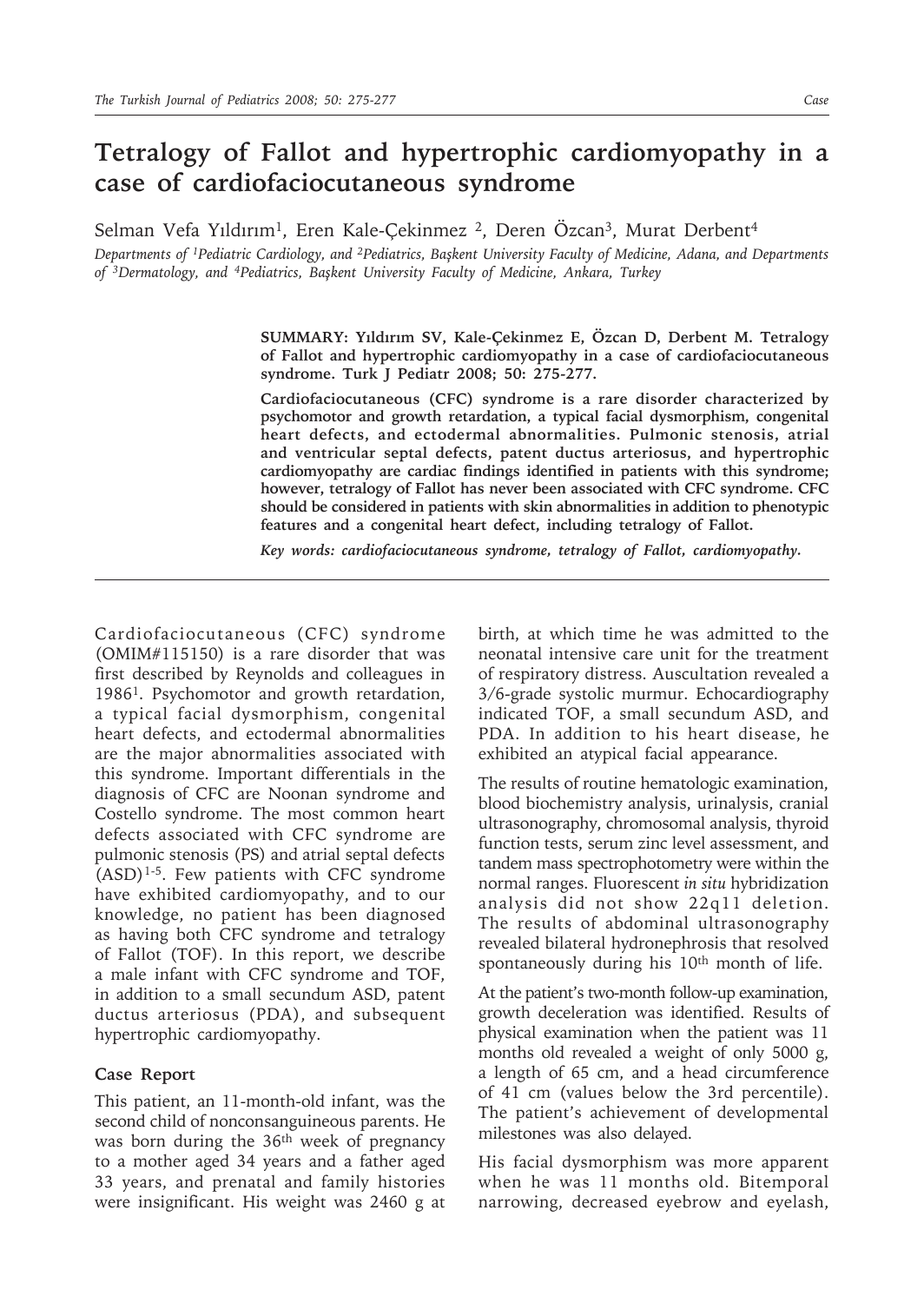hypoplasia of the supraorbital ridges, low-set and posteriorly angulated ears with prominent helices, depressed nasal bridge, telecanthus, hypertelorism, down-slanted palpebral fissures, hypoplastic maxilla, a broad nasal tip, prominent filtrum and short neck were seen (Figs. 1, 2). Mild



**Fig. 1-2.** Phenotypic features of the patient.

pectus carinatum and persistent cryptorchidism were also identified. His hair was thin and sparse, and both temporal and occipital baldness was noted. His skin was dry and mildly hyperkeratotic. Eczematous lesions were found on his neck, keratosis pilaris on his arms, seborrheic dermatitis on his scalp, and miliaria on his back. Two melanocytic nevi were also identified. The skin of his palmoplantar regions was slightly loose. Café-au-lait spots, papillomas, hemangiomas, and acanthosis nigricans were not detected. The patient was diagnosed as having CFC syndrome. Soon after that diagnosis was made, follow-up echocardiography showed hypertrophic cardiomyopathy additional to TOF (Fig. 3).



**Fig. 3.** Parasternal long axis echocardiographic view of the heart. LA: Left atrium. LV: Left ventricle. RV: Right ventricle. AO: Aorta.

At this time, echocardiographic measurements of diastolic interventricular septum diameter, systolic interventricular septum diameter, enddiastolic ventricular diameter, systolic ventricular diameter, diastolic left ventricular posterior wall thickness and systolic right ventricular posterior wall thickness were 13.7, 18, 17, 3.3, 8.2 and 11.1 mm, respectively. These measurements at 3 months were 6, 9, 13.1, 9.3, 6.2, and 10.6 mm, respectively. The patient died early after the heart surgery.

## **Discussion**

The typical facial features associated with CFC syndrome are a large prominent forehead, bitemporal narrowing, relative macrocephaly, shallow orbital ridges, low-set posteriorly rotated ears, a short upturned nose, downslanted palpebral fissures, hypertelorism, ptosis, prominent philtrum, and exophthalmos<sup>2</sup>.

The common ectodermal abnormalities described in patients with CFC syndrome include abnormal hair, which is sparse, curly, fine, and thin with abnormal growth; sparse eyelashes and eyebrows; dry eczematous skin; hyperkeratosis; keratosis pilaris; seborrheic dermatitis; and hemangiomas. Rare abnormalities are loose skin on the hands and feet, acanthosis nigricans, pigmented nevi, and café-au-lait spots<sup>4</sup>. The ectodermal abnormalities noted in our patient were thin and sparse hair, temporal and occipital baldness, dry and mildly hyperkeratotic skin with regional eczema, keratosis pilaris on his arms, seborrheic dermatitis on his scalp, loose skin on his palmoplantar regions, miliaria on his back, and two melanocytic nevi.

We established the diagnosis in our patient based on typical dysmorphic features concordant with CFC syndrome. The characteristic abnormalities and facial features of individuals with CFC syndrome are similar to those of people with Noonan syndrome or Costello syndrome.

Kavamura and colleagues<sup>2</sup> created a CFC index to confirm the diagnosis of typical and severe cases of CFC syndrome. They also suggested that this index could be used to differentiate CFC syndrome from Costello syndrome or Noonan syndrome. Ninety-five percent (54 patients) of the population studied by those authors had CFC indices between 9.5 and 19.9 (mean±2 SD). We calculated a CFC index of 11.5 for our patient.